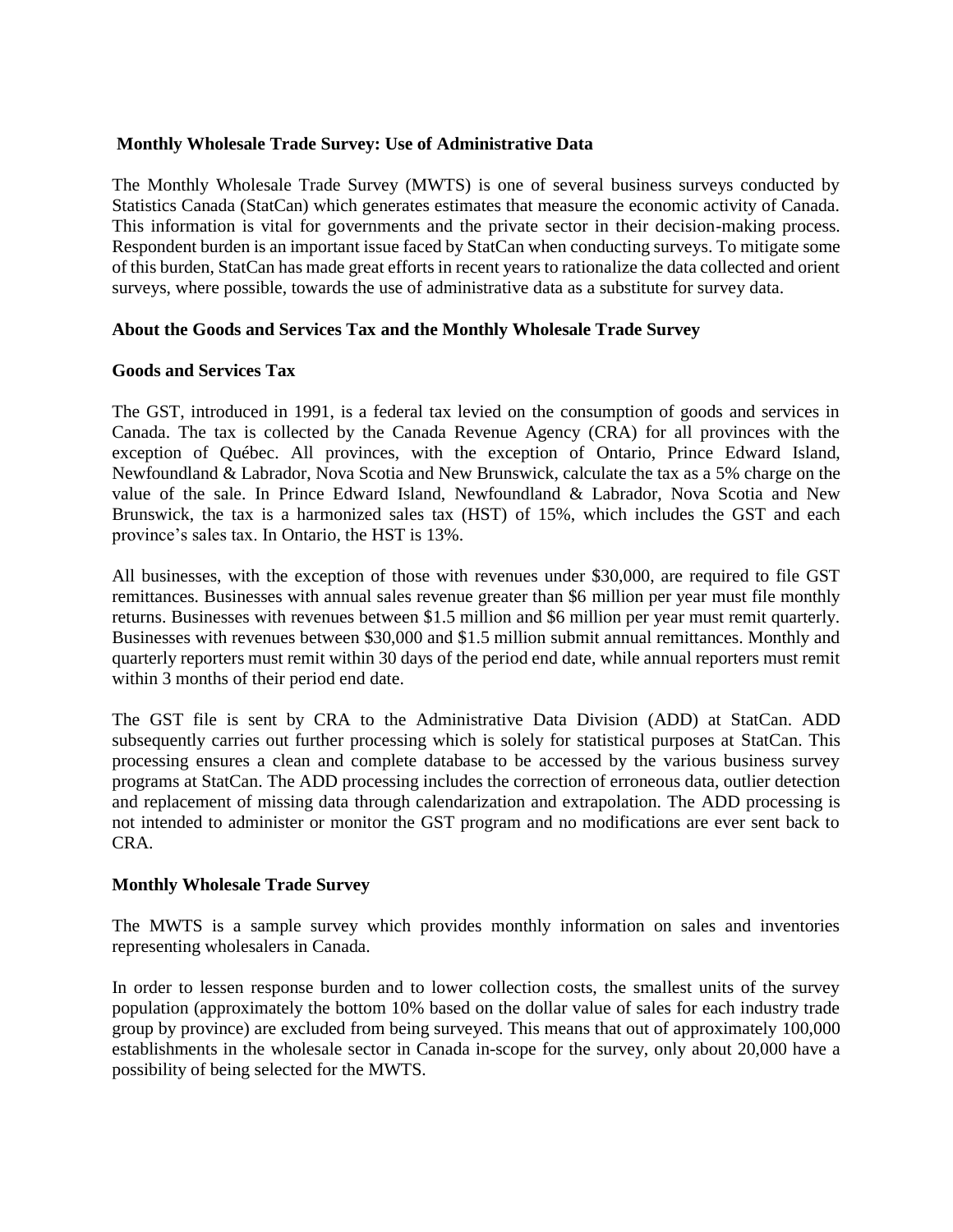The MWTS sample is stratified based on industry, province or territory, and size (based on the annual dollar value of sales). Approximately 12,000 establishments are sampled from the 20,000 establishments in the sampling frame. The units remain the same from month to month, except for new units (births), which are sampled with the same probability as units in the original sampling frame.

The MWTS has been making extensive use of the GST data for more than ten years now. The main reason behind the introduction of tax data was to reduce the response burden, especially for the midsize businesses. Given that the MWTS contact their respondents on a monthly basis and that units remain in the sample for approximately five years, one can see that being selected in this survey is quite demanding.

In the early 2000's the MWTS was starting to see a decline in its response rates, especially in their mid-size businesses. The situation was becoming so pressing that something had to be done before those surveys were due for a restratification. It's important to mention that the MWTS goes through a restratification approximately every five years. In a nutshell, this process involves recalculating the strata boundaries and selecting a new sample. Of course, large units in the population are so important to the economy that they will always be part of the sample, even after a restratification. But the midsize units are removed from the old sample and replaced in the new sample with randomly selected units from the population. Therefore, given that it was not time to restratify this survey, something else had to be done to relieve the mid-size businesses from their burden. The idea was put forward to use tax data to model their survey data.

Studies were conducted to see how well tax data was correlated to survey data for the mid-size businesses. Not surprisingly, the correlation between their income on tax data and their total sales reported on survey data was very high. Based on this result, the following strategy was adopted. It was decided that some of the smaller mid-size businesses who had reported stable sales since joining the survey would not receive a questionnaire anymore. These units were commonly referred to as the S2 units. Instead, their survey data would be imputed with a value obtained from a regular linear regression model between tax and survey data fitted to the businesses of similar size who did receive a questionnaire and responded to the survey. This second group of units was referred to as the S1 units. Overall, there were approximately 1,000 units in the S2 group. Although not methodologically perfect, this stop gap measure served its purpose and still provided very good quality data given the very strong relationship observed between tax and survey data. However, it was clear that this solution would have to be replaced eventually with a more sound methodological approach. In recent years, efforts were made to use tax data at the estimation step through the implementation of a ratio estimator.

Using a ratio estimator in monthly surveys is not a new idea. Studies on the topic have been conducted since 2000. At that time, GST data had been available for only a few years for use as auxiliary variables in surveys, and some concepts underlying these data were not completely understood or documented. In addition, the system for processing these data was not as well-developed as the one that is used now. Over the last 15 years, the methodology for processing GST data has continually improved, in terms of calendarization, imputation and allocation of business data to establishments. Everything is well documented and data quality is now excellent. Therefore, using GST data through a ratio estimator is now a promising avenue.

Ratio estimation consists of replacing the initial sampling weights (defined as the inverse of the probability of selection in the sample) by new weights in a manner that satisfies the constraints of calibration. Calibration ensures that the total of an auxiliary variable estimated using the sample must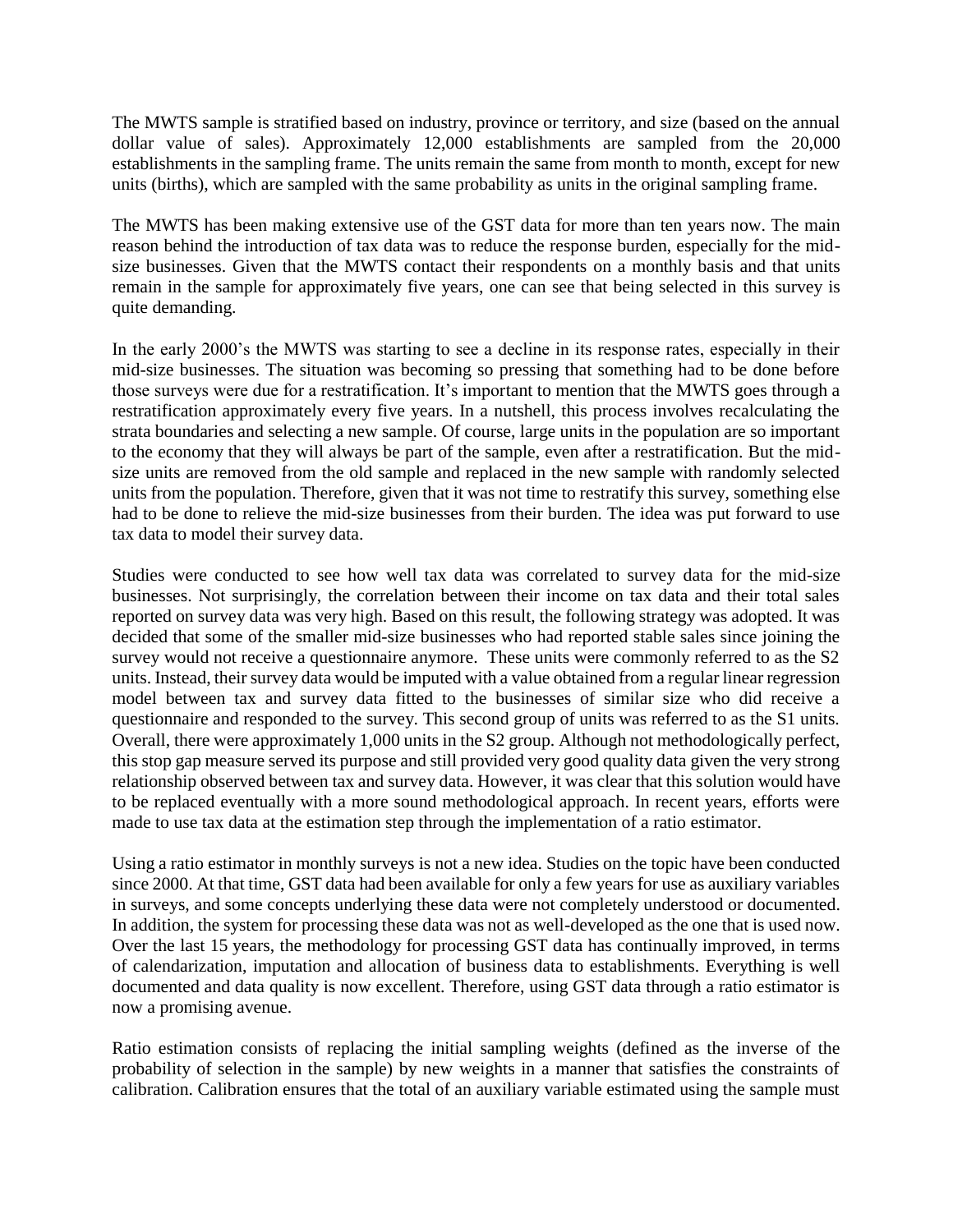equal the sum of the auxiliary variable over the entire population, and that the new sampling weights are as close as possible (using a specific distance measure) to the initial sampling weights.

For example, suppose that the known population total of the auxiliary variable is equal to 100 and based on a sample the estimated total is equal to 90, so that we are underestimating by approximately 10%. Since we know the population total of the auxiliary variable, it would be reasonable to increase the weights of the sampled units so that the estimate would be exactly equal to it. Now since the variable of interest is related to the auxiliary variable, it is not unreasonable to believe that the estimate of the sales based on the same sample and weights as the estimate of the auxiliary variable may also be an underestimation by approximately 10%. If this is in fact the case, then the adjusted weights could be used to produce an alternative estimator of the total sales. This alternate estimator is called the ratio estimator.

In essence, the ratio estimator tries to compensate for 'unlucky' samples and brings the estimate closer to the true total. The gain in variance will depend on the strength of the relationship between the variable of interest and the auxiliary data.

A nice feature of the ratio estimator is that it can be used to get an estimate for the whole population, including the smallest units excluded from being surveyed. This is done by simply including the takenone portion in the control totals for the sample portion. By doing this, the weights for the sampled portion will be increased in such a way that the estimates will be adjusted to take into account the takenone portion.

## **Correlations between Monthly Wholesale Trade Survey sales and GST revenue**

In order to determine whether the GST revenue data could be used as an auxiliary variable for ratio estimator, a good correlation between wholesale sales and GST revenue was required. The correlations when comparing the GST values of a particular month to the MWTS values of the same month are of good quality and even improve when the \$0 values and outliers are removed.

However, due to timing constraints related to the release dates of the MWTS and the retrieval of tax data from CRA, the GST data are not available in time to be utilized by the MWTS for the current reference month. Data from the GST file that is one month prior to the MWTS reference month (e.g. February data for GST, March reference month for MWTS) is received in plenty of time for incorporation into the MWTS process. As illustrated in Table 1, the correlation between the current month's sales from MWTS and the GST revenue from one month ago is also of good quality.

| Table 1 – Correlations between sales (March 2004) and revenue (February 2004) |  |  |  |  |  |
|-------------------------------------------------------------------------------|--|--|--|--|--|
|-------------------------------------------------------------------------------|--|--|--|--|--|

| <b>Type of units</b>               | <b>Correlation Coefficient</b> |
|------------------------------------|--------------------------------|
| All units                          | 0,8020                         |
| \$0 reporters removed              | 0,8621                         |
| \$0 reporters and outliers removed | 0,9214                         |